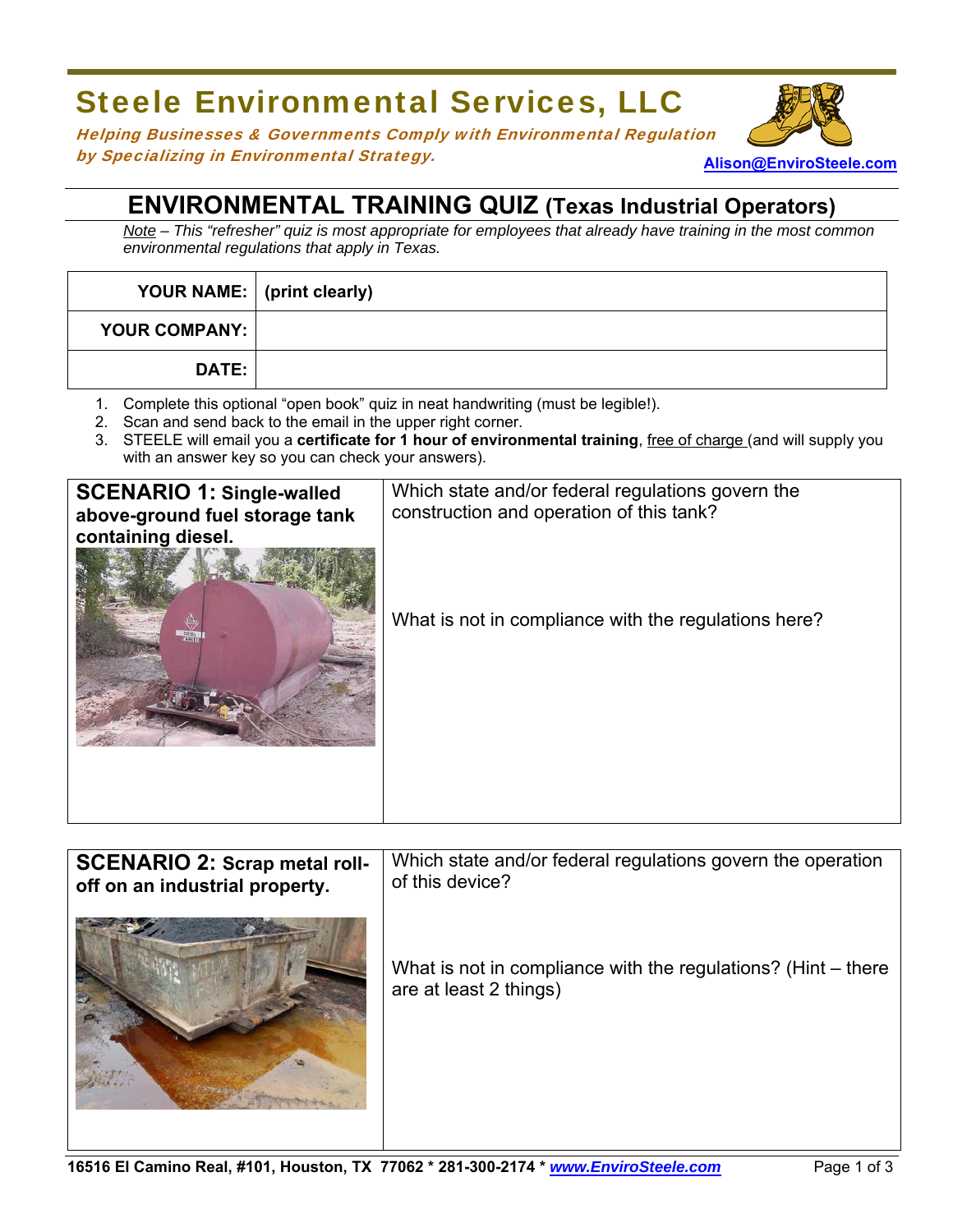| <b>SCENARIO 3: Painting</b><br>industrial metal parts.                          | What kind of permit is required to do this work, and from<br>which Texas agency? (Bonus if you name the Office of<br>that agency)<br>What, if anything, is not in compliance with the<br>regulations in this example? Hint: At least 2<br>environmental program areas are involved.           |
|---------------------------------------------------------------------------------|-----------------------------------------------------------------------------------------------------------------------------------------------------------------------------------------------------------------------------------------------------------------------------------------------|
|                                                                                 |                                                                                                                                                                                                                                                                                               |
| <b>SCENARIO 4: Old rusty</b><br>industrial drum containing an<br>unknown waste. | Which Texas agency regulates industrial waste disposal<br>in Texas? (Bonus if you name the Office of that agency)<br>What are some common waste classifications in Texas?<br>Describe the steps that would be required to properly<br>dispose of this material in conformance with Texas law. |